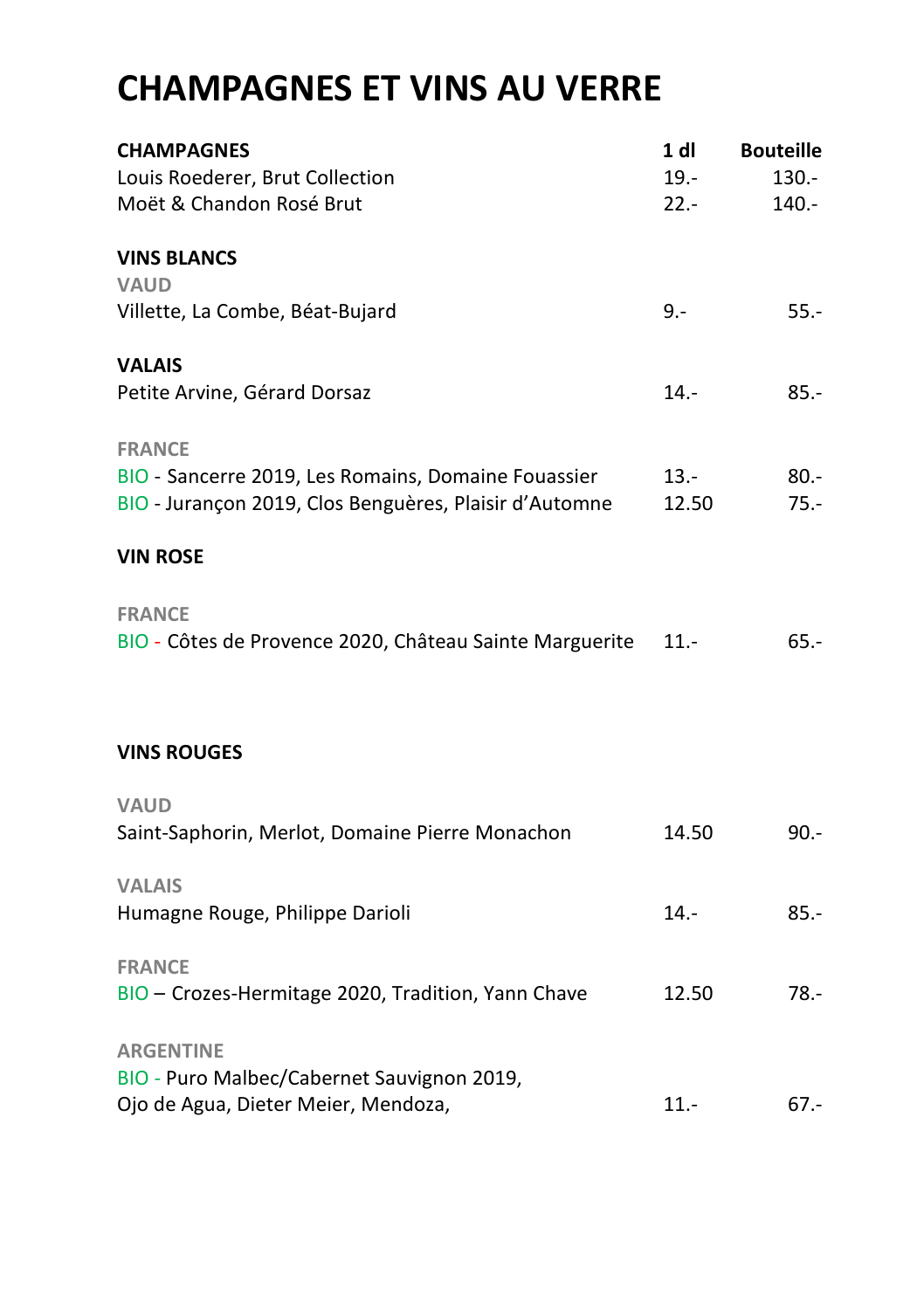# **NOS COCKTAILS CRÉATIONS DU MOMENT**

« Low-alcoholic cocktails »

| <b>SPRINGSTEEN</b>                                                                         | $17. -$ |
|--------------------------------------------------------------------------------------------|---------|
| Saint Germain, Banqero Suisse Rhum, Purée de mangue, Jus de citron vert, Cassonade         |         |
| <b>SUMMER BEER</b>                                                                         | $17. -$ |
| Heineken, Purée de framboise, Menthe, Jus de citron vert, Cassonade                        |         |
| « Signatures »                                                                             |         |
| <b>MEDITERRANEAN VIBES</b>                                                                 | $20 -$  |
| Rhum Havana 3ans infusé aux olives et curcuma, Basilic, Jus de citron vert,                |         |
| Sirop de sucre de canne, Solution saline au sel de Guérande, Bitter céleri, Ginger ale     |         |
| <b>JAMAÏCAN RUMSET</b>                                                                     | $19. -$ |
| Bangero Suisse Rhum, Crème de coco torréfiée maison, Jus de citron vert,                   |         |
| <b>Bitter Dandelion&amp;Burdock</b>                                                        |         |
| <b>LOS ALTOS</b>                                                                           | $20. -$ |
| Tequila Espolon, Tio Pepe, Luxardo Marashino, Jus de citron vert, Sirop maison             |         |
| jasmin/gingembre/cardamome, Bitter Abbotts                                                 |         |
| <b>CASTLE MULE</b>                                                                         | $20. -$ |
| Bourbon Maker's Mark, Sirop de cannelle, Sirop de vanille, Jus de citron vert,             |         |
| Bitter chocolat, Bitter Own decanter, Nectar de poire                                      |         |
| <b>SMOKY SCOTTY</b>                                                                        | $19. -$ |
| Whisky Johnnie Walker Red Label infusé au gingembre et thym, Scotch Whisky Ardbeg,         |         |
| Jus de citron vert, Miel                                                                   |         |
| 57° NEGRONI                                                                                | $19. -$ |
| Gin The Alpinist, Bitter Gran Classico, Vermouth blanc Jsotta, Charbon actif, Romarin fumé |         |
|                                                                                            |         |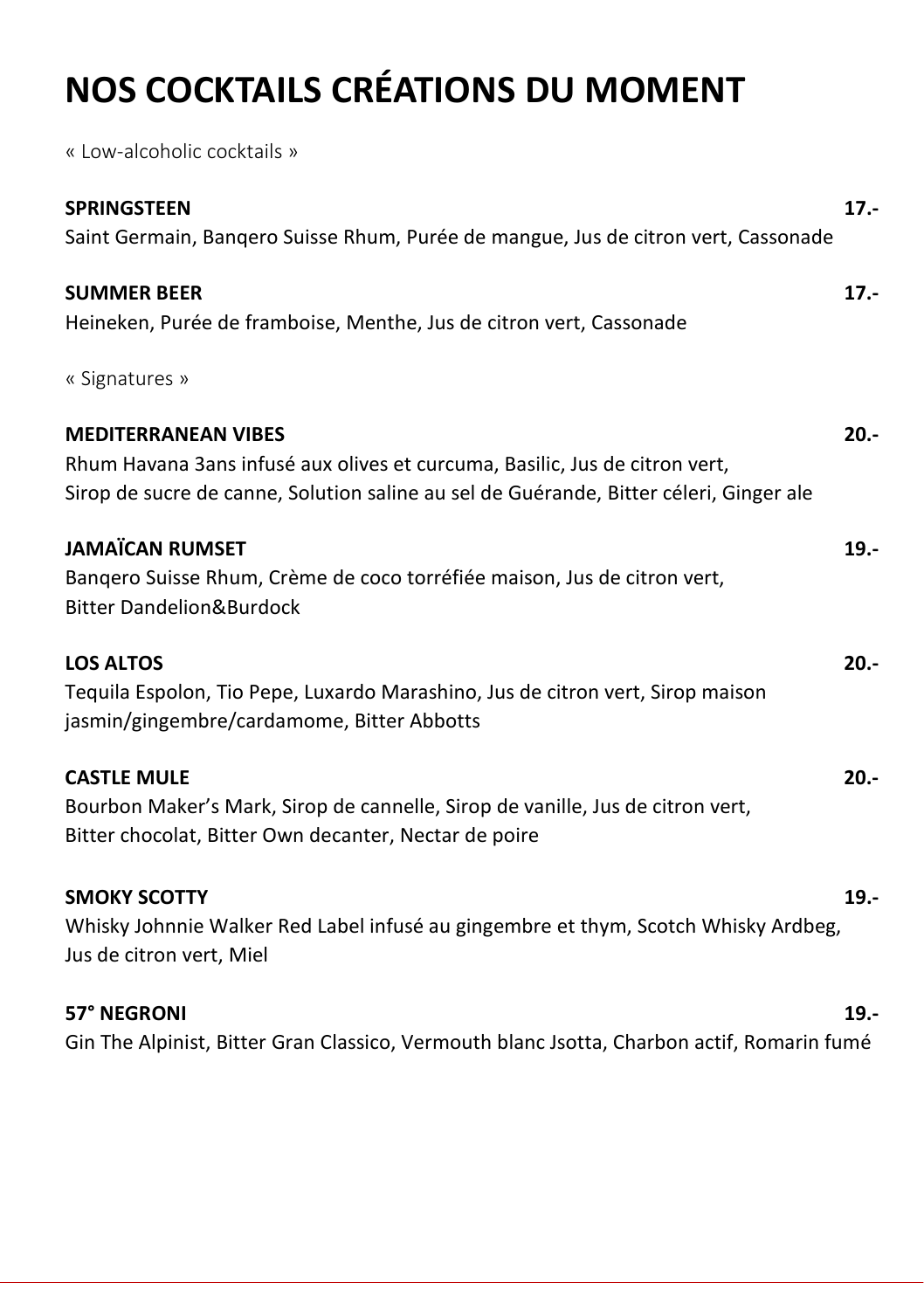# **VIRGIN (SANS ALCOOL)**

| <b>LAVENDER FIELDS</b>                                                          | $15. -$ |
|---------------------------------------------------------------------------------|---------|
| Jus de pomme, Sirop de lavande, Jus de citron jaune, Limonade                   |         |
| <b>SWEET AND CHILI !</b>                                                        | $15. -$ |
| Thym, Piment, Jus de pomme, Jus d'ananas, Jus de citron vert, Sirop de vanille, |         |
| Fève de tonka                                                                   |         |
| <b>EXOTIC GREED</b>                                                             | 15.-    |
| Purée de coco, Purée de mangue, Jus de cranberry, Jus de citron jaune,          |         |
| Sirop de popcorn                                                                |         |
| <b>DOLCE VERDE</b>                                                              | 15.-    |
| Basilic, Nectar de poire, Jus de pomme, Jus de citron jaune, Sirop de vanille   |         |

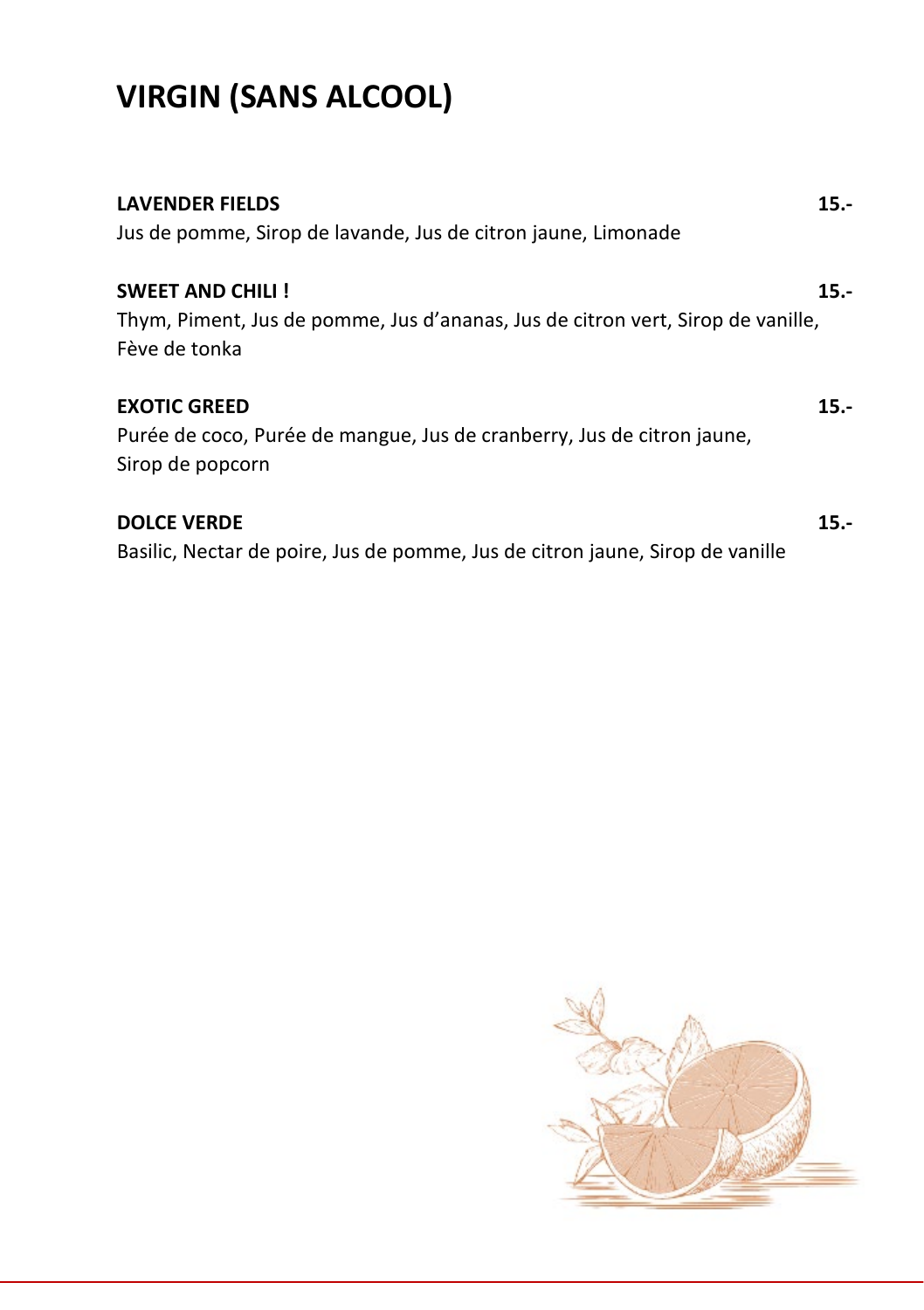#### **APERITIFS**

| Pastis 51, Ricard             | $10. -$ |
|-------------------------------|---------|
| Martini Bianco, Rosso         | 9.-     |
| Campari                       | 9.-     |
| Sandeman rouge ou blanc       | 9.-     |
| Taylor's 20 ans               | $18. -$ |
| VODKAS                        | 4cl     |
| Grey Goose                    | $16. -$ |
| Xellent Swiss Vodka           | $16. -$ |
| Absolut                       | $16. -$ |
| <b>RHUMS &amp; CACHAÇA</b>    | 4cl     |
| Havana Ron de Cuba 3ans       | $16. -$ |
| Havana Ron de Cuba 7ans       | $17. -$ |
| Trois-Rivières Millésime 2006 | $35. -$ |
| JM Rhum Calvados Cask Finish  | $28. -$ |
| Appleton 21                   | $30 -$  |
| Zacapa 23 ans                 | $23. -$ |
| Caroni 15 ans                 | $40. -$ |
| <b>Banquero Copper Swiss</b>  | 20.-    |
| <b>TEQUILAS</b>               | 4cl     |
| Tequila Espolon Blanco        | $15. -$ |
| Mezcal La Escondida           | $18. -$ |
| Tequila Calle 23 Reposado     | $17. -$ |
| <b>GINS</b>                   | 4cl     |
| Hendricks                     | $16. -$ |
| Monkey 47                     | $24. -$ |
| Tanqueray Ten                 | $18. -$ |
| Bel Air                       | 24.-    |
| Falco                         | $19. -$ |
| Deux Frères                   | $17. -$ |
| Turricum                      | $18. -$ |
| Aarver Lido Dry               | $17. -$ |
| <b>Nginious Swiss</b>         | $16. -$ |
| The Alpinist                  | $22 -$  |
| Alata                         | $24. -$ |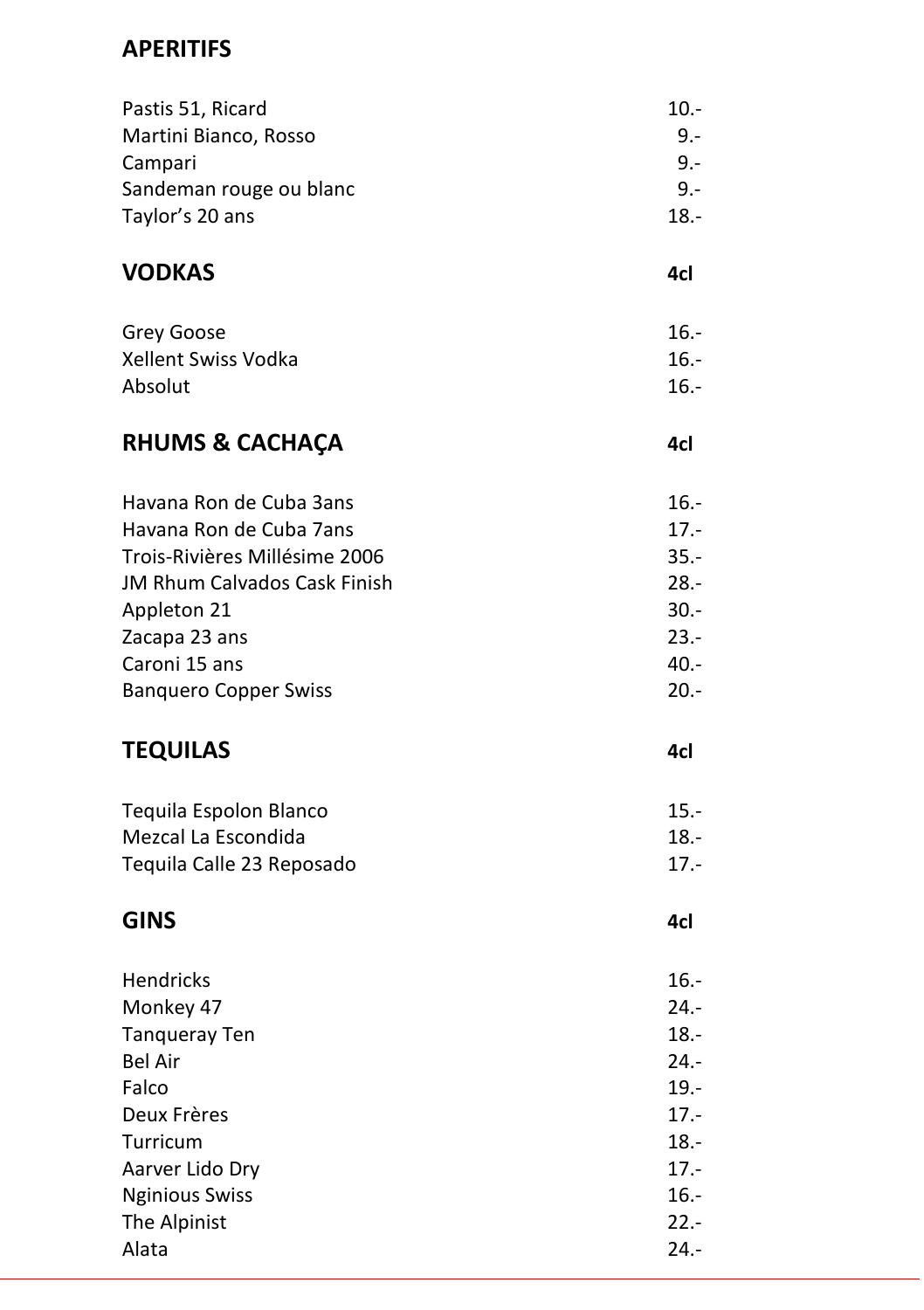| <b>WHISKY SINGLE MALT</b><br><b>CAMPBELTOWN</b> | 4cl          |
|-------------------------------------------------|--------------|
| Springbank 15 ans / 21 ans                      | $28.-/100.-$ |
| <b>ISLE OF ISLAY</b>                            |              |
| Lagavulin 16 ans                                | $21. -$      |
| Ardbeg Corryvreckan                             | $31 -$       |
| <b>ISLE OF ORKNEY</b>                           |              |
| Highland Park 18 ans                            | $38. -$      |
| <b>HIGHLANDS</b>                                |              |
| Oban 14 ans                                     | $22 -$       |
| Glengoyne 18 ans                                | $30 -$       |
| Fettercairn 17 ans Life is a circus             | $40. -$      |
| <b>SPEYSIDE</b>                                 |              |
| Balvenie 17 ans D. Wood                         | $35. -$      |
| Glenfarclas 21 ans                              | $28. -$      |
| <b>TAIWAN</b>                                   |              |
| Kavalan, Solist Bourbon cask                    | $37 -$       |
| <b>SUISSE</b>                                   |              |
| Santis Malt                                     | $26. -$      |
| <b>Highland Swiss</b>                           | $36. -$      |
| <b>IRELAND</b>                                  |              |
| Midleton very rare                              | $65. -$      |
| <b>JAPON</b>                                    |              |
| Togouchi 12 ans                                 | $30 -$       |
| Hakushu 12 ans                                  | $55. -$      |
| <b>BLENDED MALT</b>                             |              |
| Jameson                                         | 15.          |
| <b>AMERICAN WHISKEY</b>                         | 4cl          |
| <b>BOURBON</b>                                  |              |
| Maker's Mark                                    | $15. -$      |
| Eagle rare 10 ans                               | 18.          |
| <b>TENNESSEE WHISKEY</b>                        |              |
| Jack Daniel's                                   | $15. -$      |
| <b>RYE WHISKEY</b>                              |              |
| <b>Hudson Manhattan</b>                         | $25 -$       |
| Rittenhouse                                     | $18 -$       |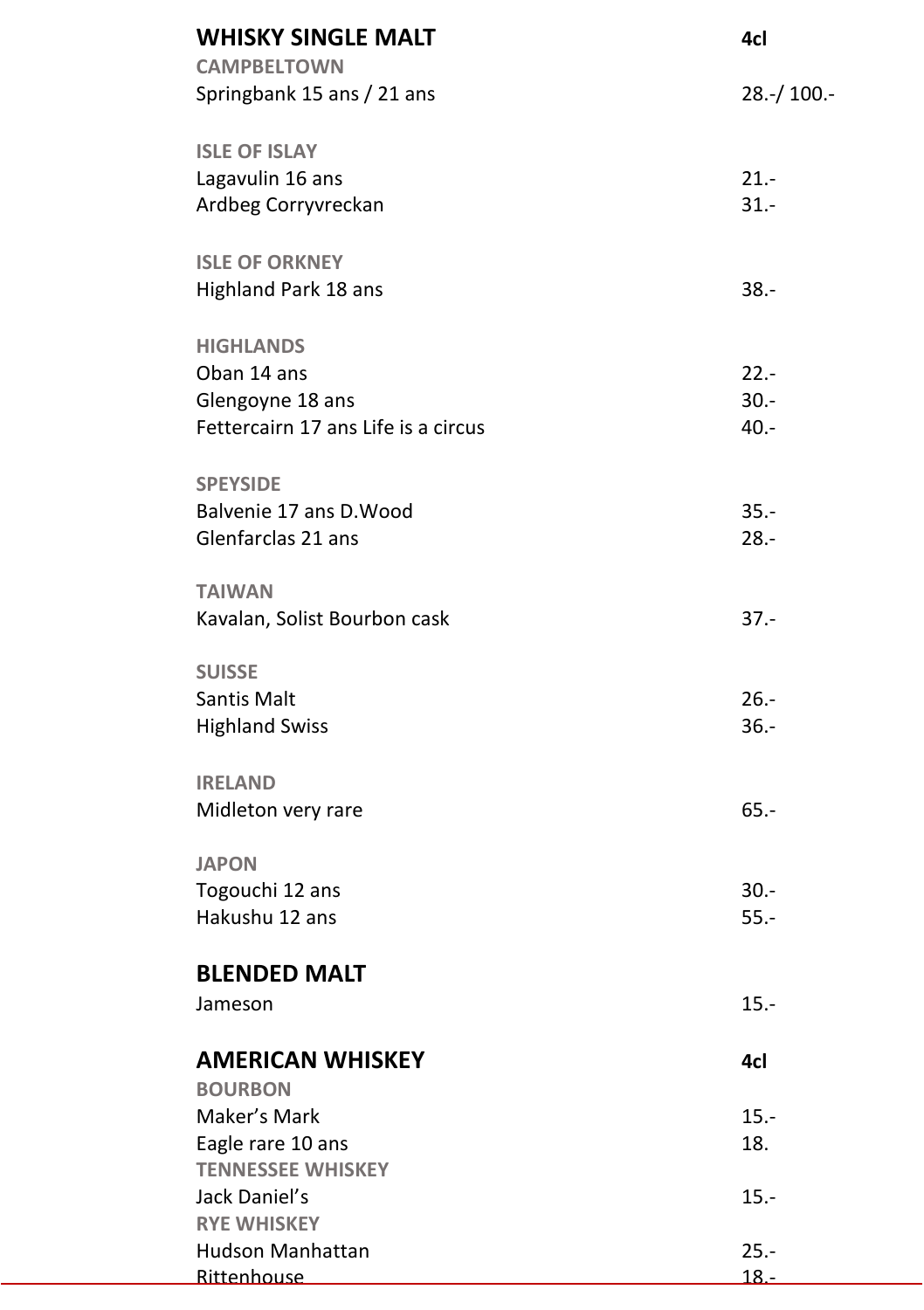#### **LIQUEURS 4cl**

| Chartreuse verte   | $12 -$ |
|--------------------|--------|
| Chartreuse jaune   | $12 -$ |
| Amaretto Disaronno | $12 -$ |
| Bailey's           | $12 -$ |
| Cointreau          | $12 -$ |
| Get 27             | $12 -$ |
| Grand-Marnier      | $12 -$ |
| Limoncello         | $12 -$ |
| Sambuca            | $12 -$ |
|                    |        |

#### **COGNACS ARMAGNACS & CALVADOS 4cl**

| <b>Remy Martin VSOP</b>    | $16.-$ |
|----------------------------|--------|
| Hennessy X.O               | $35 -$ |
| Camus Extra                | $55 -$ |
| Château Laubade Intemporel | $15 -$ |
| Château Laubade XO         | $32 -$ |
| Lecompte 12 ans            | $18 -$ |

#### **EAUX-DE-VIE & GRAPPAS 4cl**

| Abricotine          | $12 -$  |
|---------------------|---------|
| Framboise           | $12 -$  |
| Vieille Prune       | $15.-$  |
| Williamine          | $12 -$  |
| Kirsch              | $12 -$  |
| Grappa Tignanello   | $18 -$  |
| Grappa di Sassicaia | $18. -$ |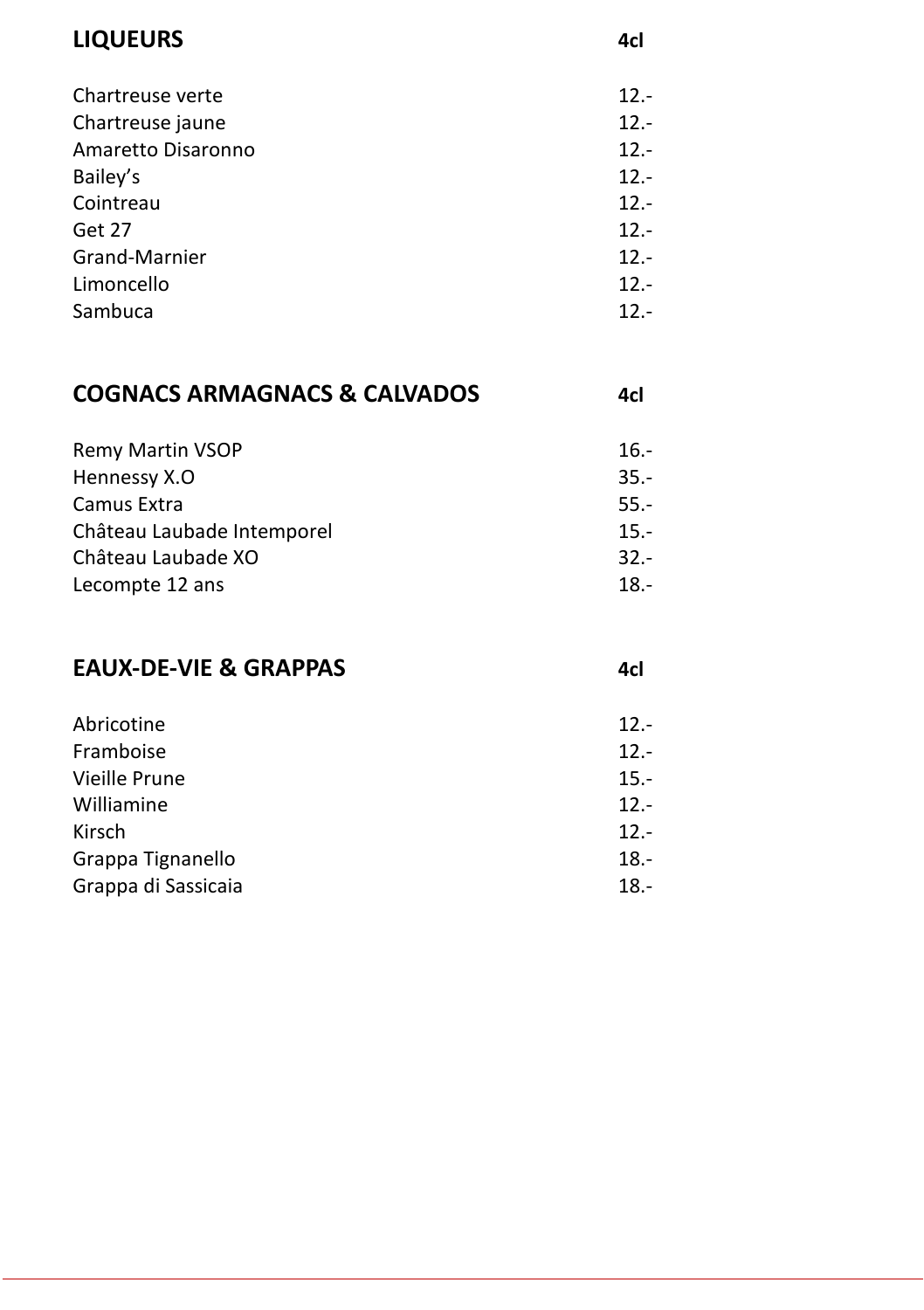### **SODAS**, **JUS & NECTARS DE FRUITS**

| Coca-Cola, Coca-Cola Zéro, Sprite  |      | $6 -$     |
|------------------------------------|------|-----------|
| Nestea (pêche /citron), Ramseier   |      | $6 -$     |
| Fanta Orange, Rivella (bleu/rouge) |      | $6 -$     |
| San Pellegrino bitter              |      | $6 -$     |
| Schweppes Tonic/Lemon/Ginger Ale   |      | $6 -$     |
| Red Bull                           |      | $6 -$     |
| Nectar ananas ou pêche             | 25cl | $5.50 -$  |
| Jus de cranberry, pomme ou tomate  | 25cl | $5.50 -$  |
| Jus de citron frais                | 5cl  | $6.50 -$  |
| Jus d'orange                       | 25cl | $6.50. -$ |
| Ice Coffee                         |      | $6. -$    |
| Ice Latte                          |      | $7 -$     |

#### **EAUX MINERALES**

| Henniez bleue, verte          | 50cl 6.- |  |
|-------------------------------|----------|--|
| Evian, Badoit, San Pellegrino | 50cl 6.- |  |
| Perrier                       | 33cl 5.- |  |

#### **BOISSONS CHAUDES**

| Espresso, ristretto | $4.80 -$ |
|---------------------|----------|
| Café                | $5 -$    |
| Espresso macchiato  | $6.50 -$ |
| Double espresso     | $6.80 -$ |
| Café renversé       | $6 -$    |
| Cappuccino          | $6 -$    |
| Latte macchiato     | $6.50 -$ |
| Irish coffee        | $13. -$  |
| Café viennois       | $6 -$    |
| Chocolat chaud      | $5 -$    |
| Chocolat viennois   | $6 -$    |
| Verre de lait chaud | $3.50 -$ |

# **THÉS & INFUSIONS**

| Sélections «NEWBY »                                                                                                                        | $6.50 -$ |
|--------------------------------------------------------------------------------------------------------------------------------------------|----------|
| Breakfast/Camomille / Kan-Junga (Darjeeling)<br>Verveine / Earl Grey / Menthe poivrée / Hunan<br>Strawberry & Mango / Jasmin / Masala Chai |          |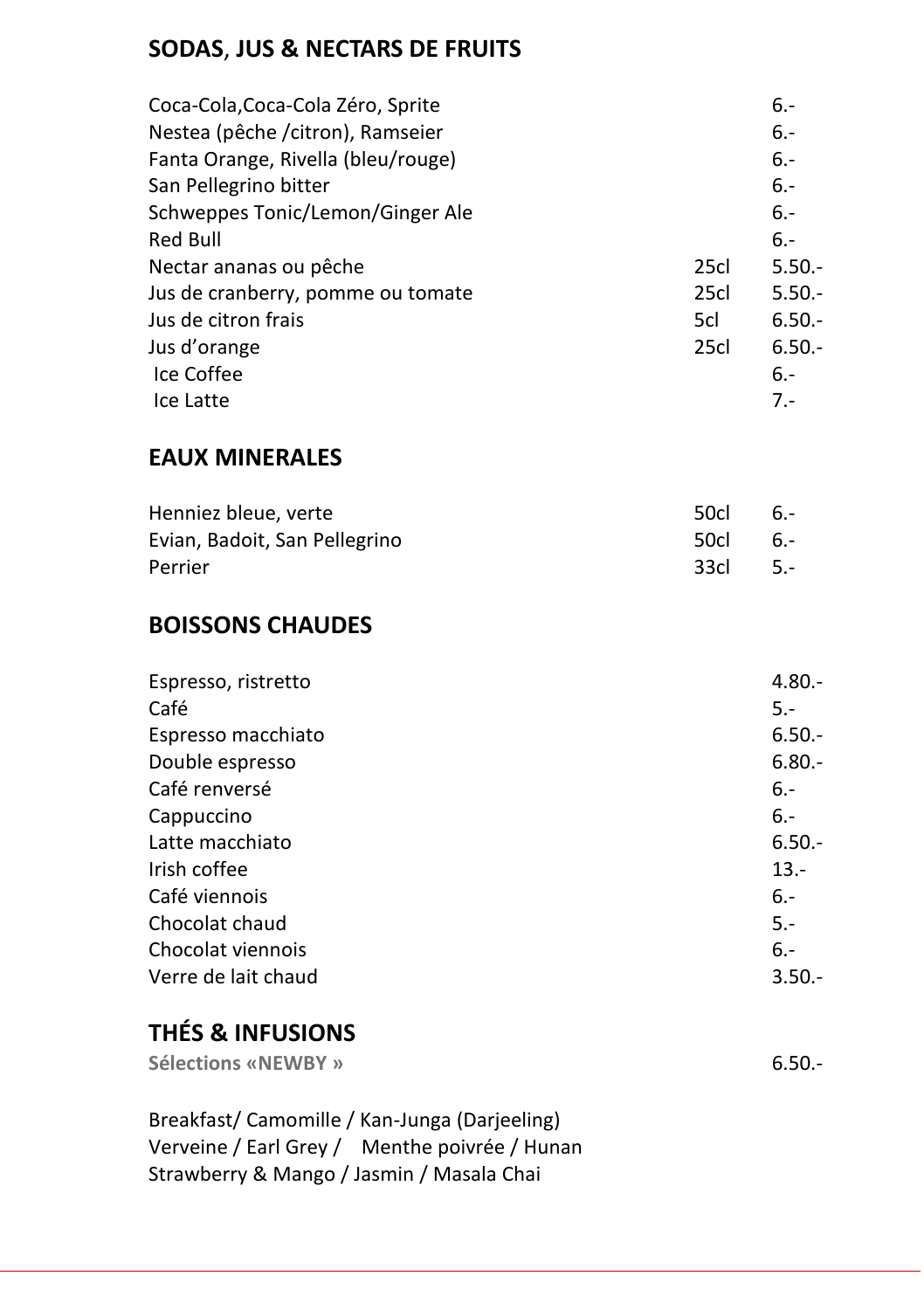## **BIÈRES PRESSION**

| Heineken pression | 30cl  | $6. -$ |
|-------------------|-------|--------|
| Erdinger pression | -30cl | $7 -$  |
| Heineken pression | 50cl  | $11 -$ |
| Erdinger pression | 50cl  | $12 -$ |

## **BIÈRES BOUTEILLES ARTISANALES**

| Kitchen Brew American Pale Ale (Suisse)  | 33cl | $10.-$  |
|------------------------------------------|------|---------|
| Jorat La Blonde (Suisse)                 | 33cl | $15. -$ |
| Bier Factory Oh IPA (Suisse)             | 33cl | $14. -$ |
| Insel Baltic Farm (Allemagne)            | 33cl | $12 -$  |
| Hoppy White Psychobilly White (Suisse)   | 33cl | $12 -$  |
| Blanche du Mont Banc (France)            | 33cl | $14. -$ |
| Pohjala ÖÖ XO (Estonie)                  | 33cl | $17 -$  |
| Riegele IPA Liberis (Allemagne) S.Alcool | 33cl | $10.-$  |
| Clausthaler S.Alcool                     | 33cl | $10.-$  |
|                                          |      |         |

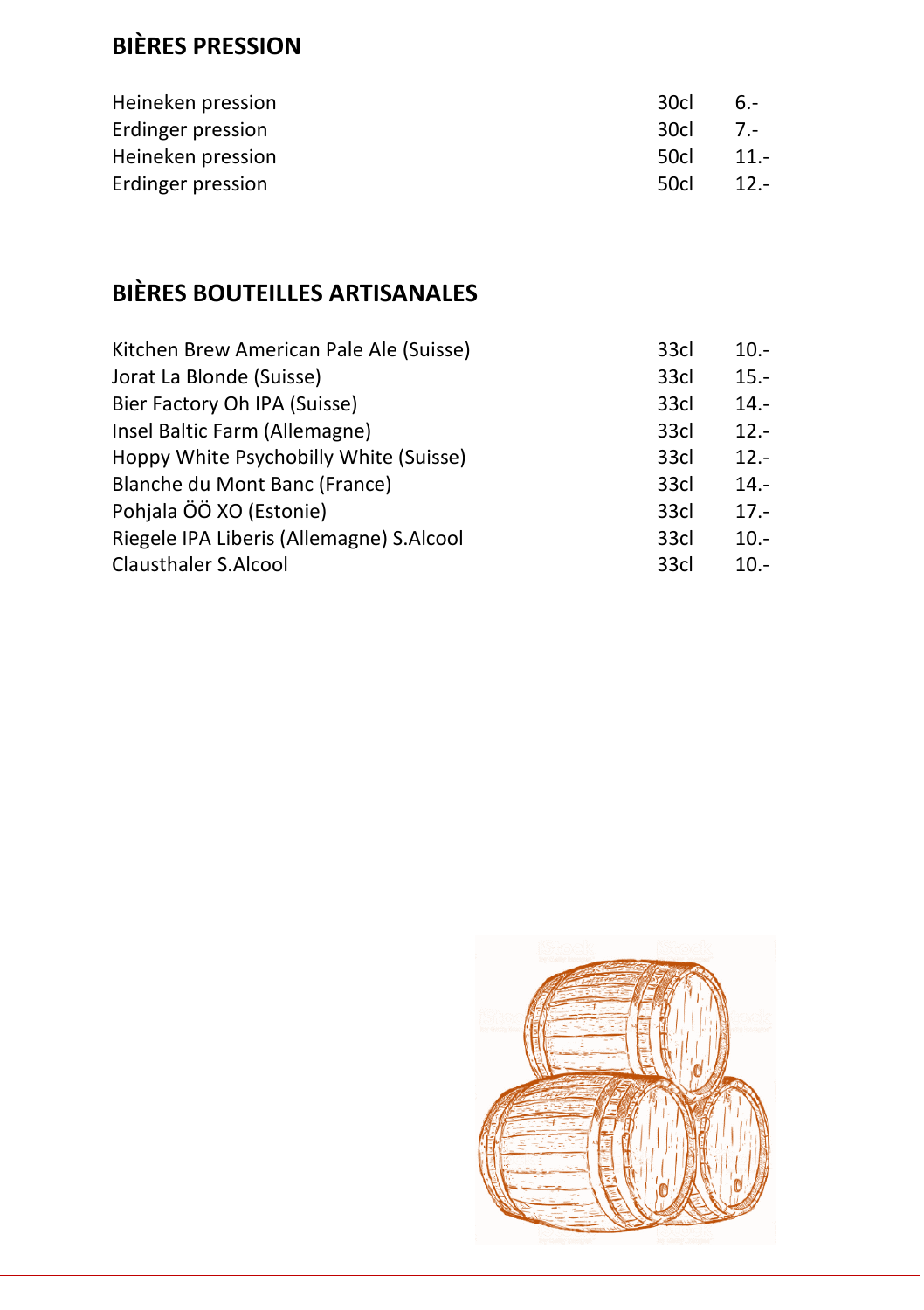| <b>LES METS</b>                                                                                                       |         |
|-----------------------------------------------------------------------------------------------------------------------|---------|
| Ouchy Club au poulet / frites                                                                                         | 28.-    |
| Chicken Ouchy Club sandwich / french fries                                                                            |         |
| Trio de hamburger de bœuf Suisse / frites                                                                             | $28.-$  |
| Trio of Swiss beef burger / french fries                                                                              |         |
| Salade quinoa/gambas, avocat et grenade                                                                               | $32 -$  |
| Quinoa and prawns salad, avocado and pomegranate                                                                      |         |
| Salade César de poulet rôti                                                                                           | $28 -$  |
| Cesar salad with roasted chicken                                                                                      |         |
| Céviche de thon rouge et jalapeños                                                                                    | $28. -$ |
| Tuna ceviche and jalapeños                                                                                            |         |
| Planchette de charcuterie du Valais                                                                                   | $32 -$  |
| Cold meat from Valais assortment                                                                                      |         |
| Provenance des viandes : Bœuf, Veau : Suisse / Volaille : France<br>Meat origin: Beef, Veal : Swiss / Poultry: France |         |
| <b>LES DESSERTS</b>                                                                                                   |         |
| Coupe autour du chocolat : glace chocolat, brownie,<br>sauce chocolat, Chantilly                                      | $19. -$ |
| «All about chocolate» dessert: chocolate ice cream, brownie,                                                          |         |
| chocolate sauce and whipped cream                                                                                     |         |
| Coupe autour des fruits : sorbet framboise, citron,                                                                   |         |
| mangue, fruits frais                                                                                                  | $19. -$ |
| «All about fruits» dessert: raspberry, lemon, mango sorbet, fruit salad                                               |         |
| Café Liégeois                                                                                                         | 16.-    |
| Liegois style coffee<br>Tarte de saison                                                                               | $12 -$  |
| Seasonal pie                                                                                                          |         |
| Salade de fruits de saison                                                                                            | $13.-$  |
| Seasonal fruits salad                                                                                                 |         |
| Crème brulée à la vanille Bourbon de Madagascar                                                                       |         |
| Vanilla crème brulée                                                                                                  | 12.-    |
| Mousse au chocolat                                                                                                    | $14 -$  |
| Chocolate mousse<br>Du Lundi au Jeudi de 12h00 à 14h00 et de 19h00 à 22h00                                            |         |
| Monday to Thursday from 12PM to 2PM and from 7PM to 10PM                                                              |         |